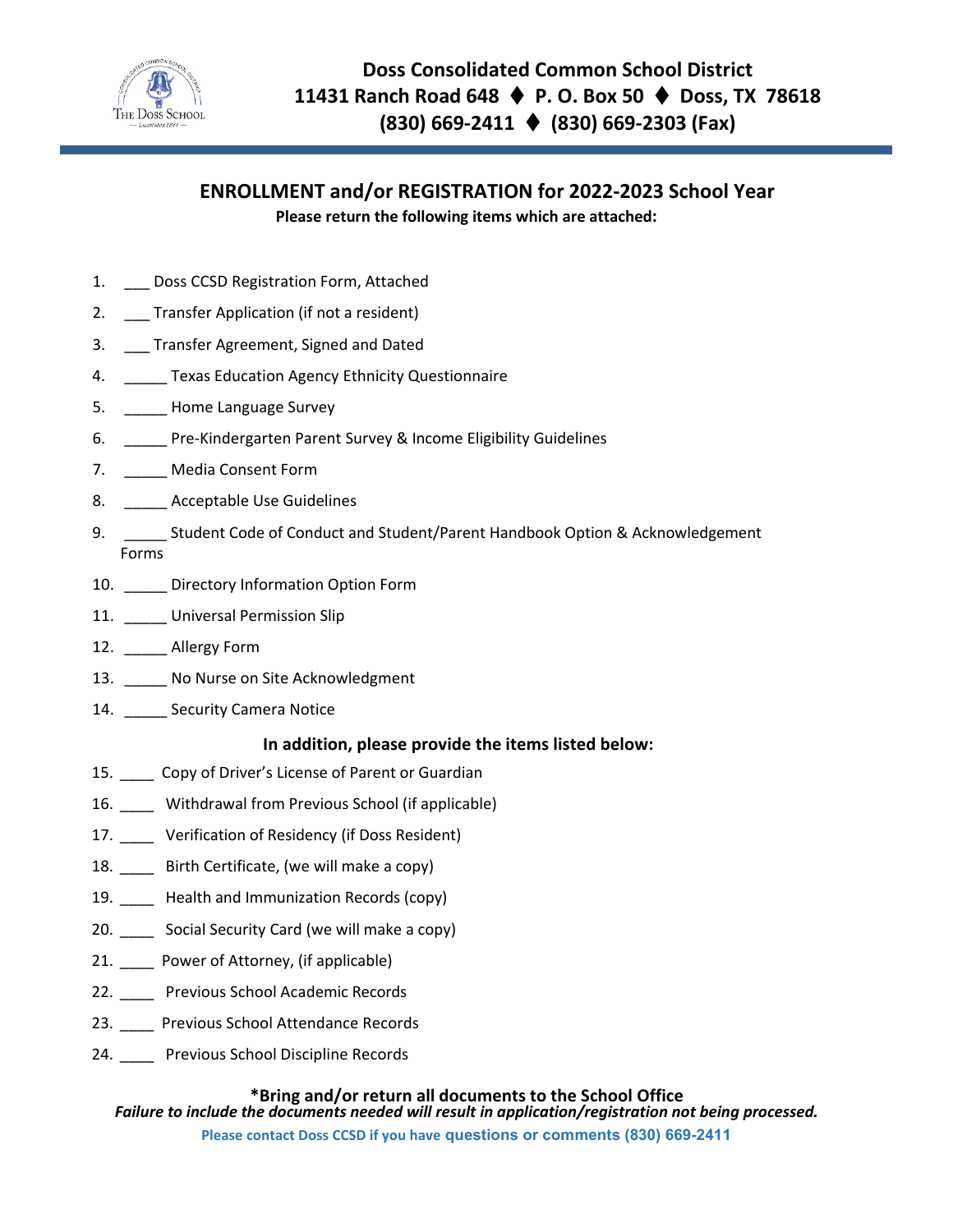# **DOSS ELEMENTARY Registration Form for School Year 2022 - 2023**

|                                     | Campus Name: DOSS ELEMENTARY                    |                       |                   | Campus Phone: (830) 669-2411                                                                                                                          |                         | Campus Fax: (830) 669-2303                                    |                                                                                                                                                                                                                                                                                                                             |
|-------------------------------------|-------------------------------------------------|-----------------------|-------------------|-------------------------------------------------------------------------------------------------------------------------------------------------------|-------------------------|---------------------------------------------------------------|-----------------------------------------------------------------------------------------------------------------------------------------------------------------------------------------------------------------------------------------------------------------------------------------------------------------------------|
|                                     |                                                 |                       |                   | <b>STUDENT INFORMATION</b>                                                                                                                            |                         |                                                               |                                                                                                                                                                                                                                                                                                                             |
|                                     |                                                 |                       |                   |                                                                                                                                                       |                         | $\Box$ Hispanic                                               | ⊔<br>Pacific Islander                                                                                                                                                                                                                                                                                                       |
| Local ID                            | <b>Student Name</b>                             |                       |                   | Grade Level Orig Entry Dt Track SSN                                                                                                                   |                         | $\Box$ White                                                  | ப<br><b>Black</b>                                                                                                                                                                                                                                                                                                           |
|                                     |                                                 |                       |                   |                                                                                                                                                       |                         | $\Box$ Asian                                                  | L.<br>American Indian                                                                                                                                                                                                                                                                                                       |
| Gender                              | Date of Birth                                   | <b>Birth Place</b>    |                   | Age (Sept 1st) Texas Unique ID                                                                                                                        |                         |                                                               |                                                                                                                                                                                                                                                                                                                             |
| Address:                            |                                                 |                       |                   |                                                                                                                                                       |                         |                                                               |                                                                                                                                                                                                                                                                                                                             |
| Mailing Address:                    |                                                 |                       |                   |                                                                                                                                                       |                         | Student Cell Phone:                                           |                                                                                                                                                                                                                                                                                                                             |
| Student Email:                      |                                                 |                       |                   | Will your child be using bus transportation to get to school?                                                                                         |                         |                                                               | $\Box$ Yes $\Box$ No                                                                                                                                                                                                                                                                                                        |
|                                     |                                                 |                       |                   | <b>PARENT INFORMATION</b>                                                                                                                             |                         |                                                               |                                                                                                                                                                                                                                                                                                                             |
|                                     |                                                 |                       |                   |                                                                                                                                                       |                         |                                                               |                                                                                                                                                                                                                                                                                                                             |
|                                     |                                                 |                       |                   |                                                                                                                                                       |                         |                                                               |                                                                                                                                                                                                                                                                                                                             |
|                                     |                                                 |                       |                   |                                                                                                                                                       |                         |                                                               | City, St, Zip: 2010. 2010. 2010. 2010. 2010. 2010. 2010. 2010. 2010. 2010. 2010. 2010. 2010. 2010. 2010. 2010                                                                                                                                                                                                               |
|                                     |                                                 |                       |                   |                                                                                                                                                       |                         |                                                               |                                                                                                                                                                                                                                                                                                                             |
|                                     |                                                 |                       |                   |                                                                                                                                                       |                         |                                                               | Cell Ph: __________Home Ph: __________Bus Ph: __________  Cell Ph: __________Home Ph: __________Bus Ph: ______                                                                                                                                                                                                              |
|                                     |                                                 |                       |                   |                                                                                                                                                       |                         |                                                               | Other Ph: ________ Phone Pref: $\Box$ Cell $\Box$ Home $\Box$ Business $\Box$ Other Other Ph: _______Phone Pref: $\Box$ Cell $\Box$ Home $\Box$ Business $\Box$ Other                                                                                                                                                       |
|                                     |                                                 |                       |                   |                                                                                                                                                       |                         |                                                               | Receive Mailouts: ロ Yesロ NoLanguage Pref: ロ English ロ Spanish Receive Mailouts: ロ Yesロ No Language Pref: ロ English ロ <sub>Spanish</sub>                                                                                                                                                                                     |
|                                     |                                                 |                       |                   |                                                                                                                                                       |                         |                                                               |                                                                                                                                                                                                                                                                                                                             |
|                                     |                                                 |                       |                   | Svc Branch: <u>_______________</u> Rank: ________ Enrolling Person: _____ Svc Branch: ________________________Rank: ______                            |                         |                                                               | Enrolling Person:                                                                                                                                                                                                                                                                                                           |
|                                     |                                                 |                       |                   |                                                                                                                                                       |                         |                                                               | Right to Transport: $\Box$ Yes $\Box$ No Driver License #: _______State: ____ Right to Transport: $\Box$ Yes $\Box$ No Driver License #: _______State: __                                                                                                                                                                   |
|                                     |                                                 |                       |                   |                                                                                                                                                       |                         |                                                               | Vehicle Make:______________Model:_____________Color: ____________Vehicle Make: ___________Model:___________Color:___________                                                                                                                                                                                                |
|                                     |                                                 |                       |                   |                                                                                                                                                       |                         |                                                               | Vehicle Plate #: State: State: Change of the Medical State:                                                                                                                                                                                                                                                                 |
|                                     |                                                 |                       |                   | <b>EMERGENCY CONTACT INFORMATION</b>                                                                                                                  |                         |                                                               |                                                                                                                                                                                                                                                                                                                             |
|                                     |                                                 |                       |                   |                                                                                                                                                       |                         |                                                               |                                                                                                                                                                                                                                                                                                                             |
|                                     |                                                 |                       |                   | Other Ph: Phone Pref: $\Box$ Cell $\Box$ Home $\Box$ Business $\Box$ Other Right to Transport: $\Box$ Yes $\Box$ No Driver License #:                 |                         |                                                               | State:                                                                                                                                                                                                                                                                                                                      |
| 2. Name:                            | Vehicle Make: ______________                    |                       |                   |                                                                                                                                                       |                         | State: _____                                                  | Bus Ph: $\qquad \qquad \_$                                                                                                                                                                                                                                                                                                  |
|                                     |                                                 |                       |                   | Other Ph: Phone Pref: $\Box$ Cell $\Box$ Home $\Box$ Business $\Box$ Other Right to Transport: $\Box$ Yes $\Box$ No Driver License #:                 |                         |                                                               | State:                                                                                                                                                                                                                                                                                                                      |
|                                     | Vehicle Make: ______________                    | Model: ______________ |                   |                                                                                                                                                       |                         |                                                               | State: _____                                                                                                                                                                                                                                                                                                                |
|                                     |                                                 |                       |                   |                                                                                                                                                       |                         |                                                               | Bus Ph: $\qquad \qquad \qquad$                                                                                                                                                                                                                                                                                              |
|                                     |                                                 |                       |                   |                                                                                                                                                       |                         |                                                               | Bus Ph:                                                                                                                                                                                                                                                                                                                     |
|                                     | List any Allergies or Health Concerns: ________ |                       |                   |                                                                                                                                                       |                         |                                                               |                                                                                                                                                                                                                                                                                                                             |
|                                     |                                                 |                       |                   |                                                                                                                                                       |                         |                                                               |                                                                                                                                                                                                                                                                                                                             |
| <b>Brothers/Sisters</b>             |                                                 | Grade                 | School            | <b>SIBLING INFORMATION</b>                                                                                                                            | <b>Brothers/Sisters</b> | Grade                                                         | School                                                                                                                                                                                                                                                                                                                      |
|                                     |                                                 |                       |                   |                                                                                                                                                       |                         |                                                               |                                                                                                                                                                                                                                                                                                                             |
|                                     |                                                 |                       |                   |                                                                                                                                                       |                         |                                                               |                                                                                                                                                                                                                                                                                                                             |
|                                     |                                                 |                       |                   | <b>BUS INFORMATION</b>                                                                                                                                |                         |                                                               |                                                                                                                                                                                                                                                                                                                             |
| Eligible:                           |                                                 | Seat:                 |                   |                                                                                                                                                       |                         | Special Requirements                                          |                                                                                                                                                                                                                                                                                                                             |
| Route:                              |                                                 | Run:                  |                   |                                                                                                                                                       |                         |                                                               |                                                                                                                                                                                                                                                                                                                             |
| Pickup Stop:                        |                                                 |                       | Dropoff Stop:     |                                                                                                                                                       |                         |                                                               |                                                                                                                                                                                                                                                                                                                             |
| Pickup Assigned:                    |                                                 |                       | Dropoff Assigned: |                                                                                                                                                       | Wheelchair:             |                                                               |                                                                                                                                                                                                                                                                                                                             |
| Pickup Route:                       |                                                 |                       | Dropoff Route:    |                                                                                                                                                       |                         |                                                               |                                                                                                                                                                                                                                                                                                                             |
|                                     |                                                 |                       |                   |                                                                                                                                                       |                         |                                                               | The above information is required for a permanent school record of your child and will be used by school personnel. Presenting false documents, records                                                                                                                                                                     |
|                                     |                                                 |                       |                   |                                                                                                                                                       |                         |                                                               | or information is a violation of state law and may subject you to tuition cost for your child. I certify that the information given above is correct. I authorize<br>the school to contact the person named on this form and the above named physician to render such treatment as may be necessary in an emergency of said |
|                                     |                                                 |                       |                   | child. In the event parents, physician, or other persons named cannot be contacted, school officials are hereby authorized to take whatever action is |                         |                                                               |                                                                                                                                                                                                                                                                                                                             |
| transportation.                     |                                                 |                       |                   | necessary in their judgment for the health of the above child. I will not hold the school district financially responsible for emergency care and/or  |                         |                                                               |                                                                                                                                                                                                                                                                                                                             |
|                                     |                                                 |                       |                   |                                                                                                                                                       |                         |                                                               |                                                                                                                                                                                                                                                                                                                             |
| <b>Parent or Guardian Signature</b> |                                                 |                       | Date of Birth     |                                                                                                                                                       |                         |                                                               | <b>Date</b>                                                                                                                                                                                                                                                                                                                 |
|                                     |                                                 |                       |                   | (For Office Use Only)                                                                                                                                 |                         |                                                               |                                                                                                                                                                                                                                                                                                                             |
| Teacher Name:                       |                                                 |                       |                   | Control Nbr:                                                                                                                                          |                         | Eligibility Code:                                             |                                                                                                                                                                                                                                                                                                                             |
| Birth Certificate on File:          |                                                 | Mil Conn:             | Foster Care:      | Immunization on File:                                                                                                                                 |                         | Title I: $\qquad \qquad$                                      |                                                                                                                                                                                                                                                                                                                             |
| Soc Sec Copy on File:               |                                                 | At Risk:              | Migrant:          | Hm Lng:                                                                                                                                               |                         |                                                               |                                                                                                                                                                                                                                                                                                                             |
| LEP:<br>Gift:                       | BIL: ESL:                                       | Par Per:              | Econ:             |                                                                                                                                                       |                         | Special Education: Prim: ____ Sec: ____ Tert: ____ Multi: ___ |                                                                                                                                                                                                                                                                                                                             |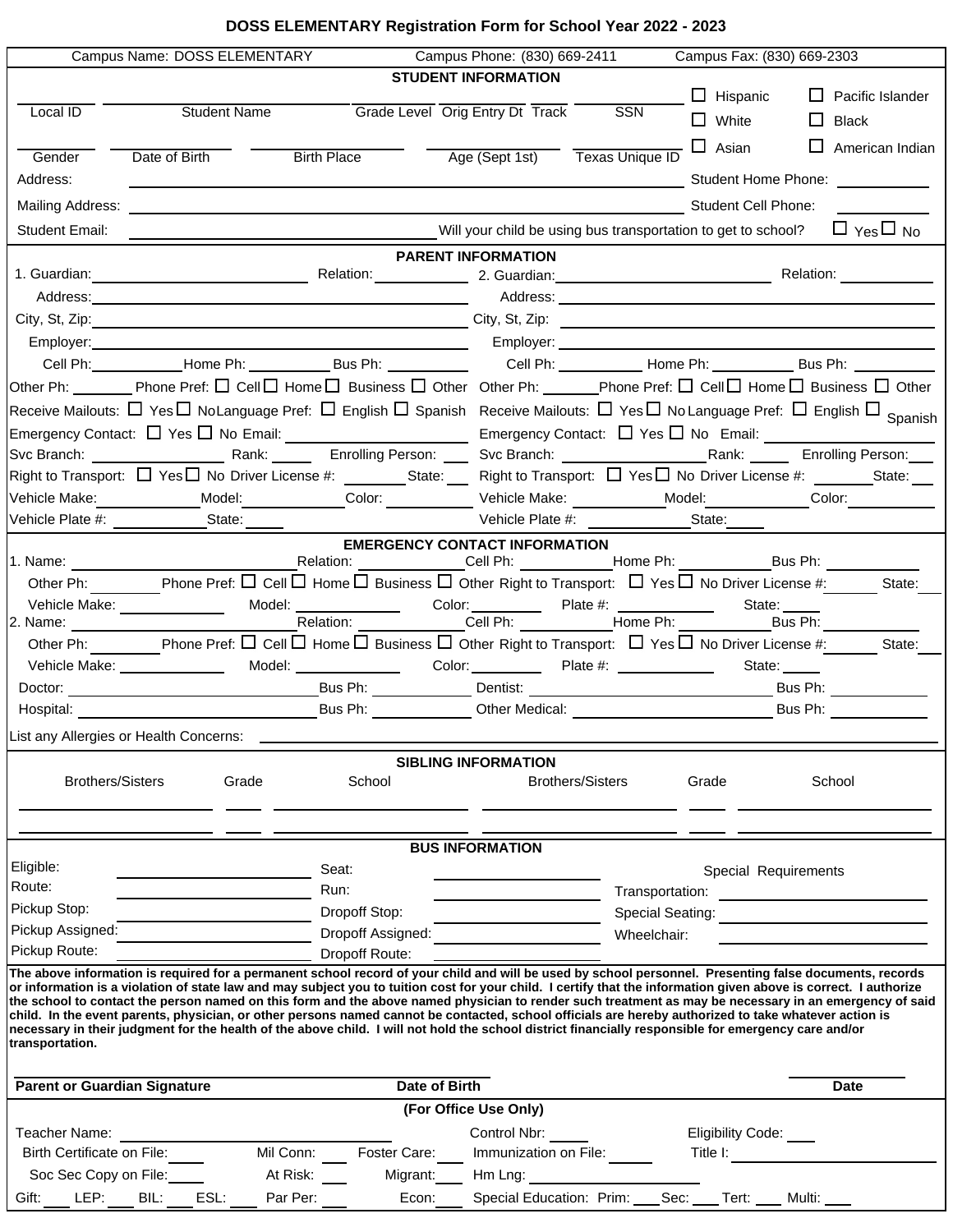# **DOSS CONSOLIDATED COMMON SCHOOL DISTRICT 11431 RANCH ROAD 648 P.O. Box 50 DOSS, TEXAS 78618**

**(830) 669-2411 (830) 669-2303 FAX**

### **STUDENT TRANSFER APPLICATION**

Date of Application:

School Year Applying For: **2022-2023**

|                                                                  | Legal Name of Student |  |                                                                                                    |  | Grade         |                 | (for year applying) |
|------------------------------------------------------------------|-----------------------|--|----------------------------------------------------------------------------------------------------|--|---------------|-----------------|---------------------|
| Birth Date (mmddyr)                                              |                       |  |                                                                                                    |  |               | <b>Sex</b>      |                     |
| District and Campus of Residence<br>(Example: Harper Elementary) |                       |  |                                                                                                    |  |               |                 |                     |
| <b>School Currently Attending</b>                                |                       |  |                                                                                                    |  |               |                 |                     |
| Student qualifies for these special services/programs            |                       |  | <b>Special Education</b><br>□<br>ESL / Bilingual<br>□<br>None of the above<br>П<br>Other<br>$\Box$ |  | □<br>□.       | 504<br>Dyslexia |                     |
| Name of Parent/Guardian                                          |                       |  |                                                                                                    |  |               |                 |                     |
| <b>Street Address</b>                                            |                       |  |                                                                                                    |  |               |                 |                     |
| City                                                             |                       |  |                                                                                                    |  |               | Zip             |                     |
| Home<br>Phone                                                    |                       |  | <b>Business</b><br>Phone                                                                           |  | Cell<br>Phone |                 |                     |
| <b>Email Address</b>                                             |                       |  |                                                                                                    |  |               |                 |                     |

**AFTER READING RULES ON BACK AND THIS STATEMENT, SIGN BELOW:** I have read carefully, considered, and agree to ALL of the conditions as stated on this form. I understand that any falsification of information shall cause this application for transfer to be denied and/or revoked. In addition, falsification of documents or records is a criminal offense under Section 37.1 Penal Code. I also attest in the preceding year the student has not engaged in conduct or misbehavior resulting in removal to an alternative education program or expulsion, the student has not engaged in delinquent conduct or conduct in need of supervision nor is on probation or other conditional release for that conduct, nor has the student been convicted of a criminal offense or is on other conditional release for an offense. I attest that all representations I have made in this document are true and correct.

| Date                         | Signature of Parent/Guardian |          |  |             |  |  |
|------------------------------|------------------------------|----------|--|-------------|--|--|
| <b>FOR DISTRICT USE ONLY</b> |                              |          |  |             |  |  |
| The above transfer was       |                              | Approved |  | Disapproved |  |  |

Superintendent or Designee Date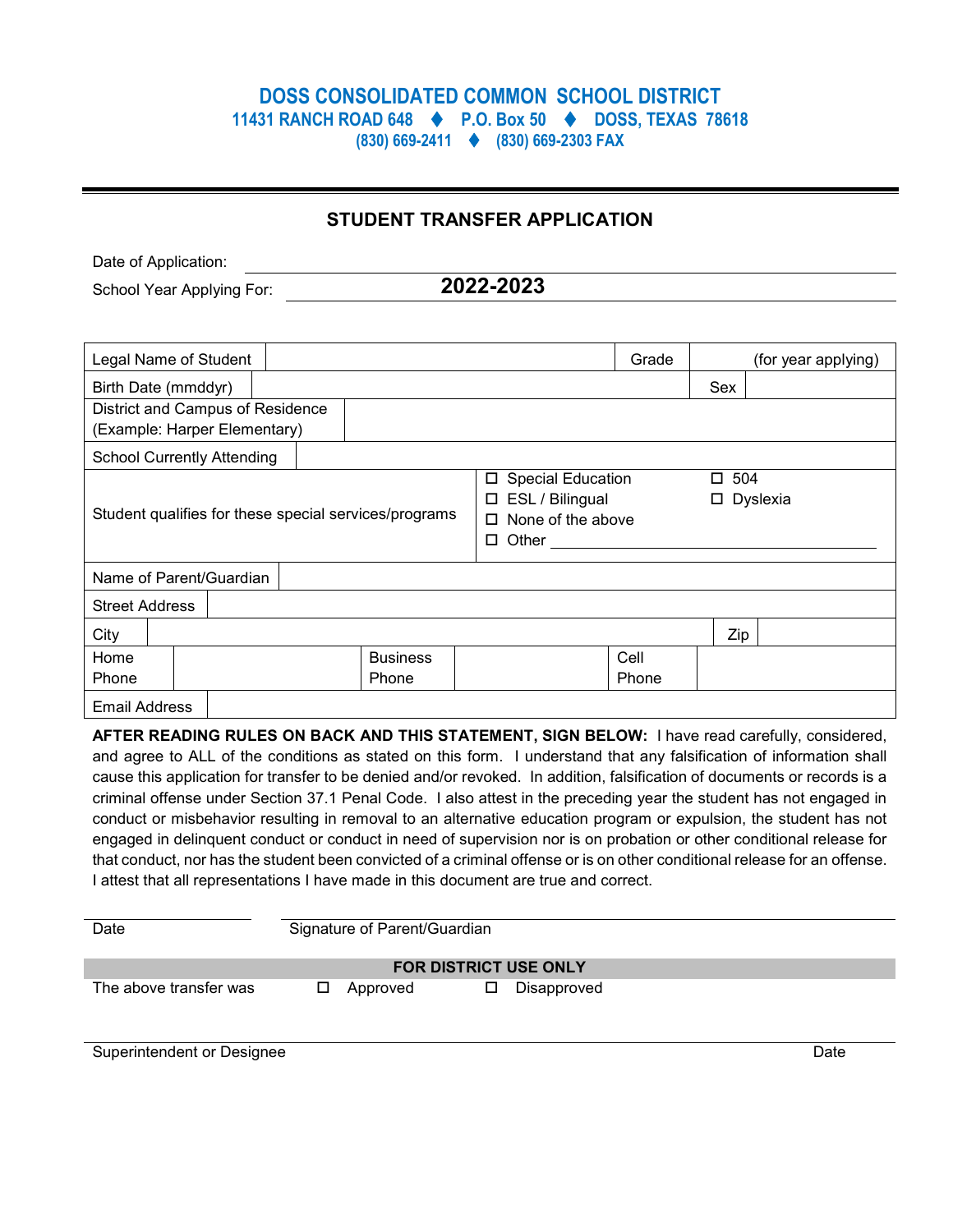### **PLEASE READ THE CONDITIONS FOR TRANSFER AS STATED BELOW:**

- 1. Doss CCSD does not charge tuition for inter-district transfers.
- 2. Approval is from year to year. A new Transfer Agreement will need to be filled out and signed every year.
- 3. The District will assign students based on appropriate programming, class size, and staffing.
- 4. The transfer may be denied for the following reasons:
	- a. Admission of the student would cause overcrowding of classes;
	- b. Admission of the student would cause the district to hire additional personnel;
	- c. The student's prior attendance record;
	- d. The student's prior discipline record; and
	- e. Other lawful reasons determined by the district.
- 5. The Transfer Agreement must be signed and submitted with this Transfer Application.
- 6. The following documents **MUST** be provided before your child's application can be considered: most recent report card, court documents (if applicable,) attendance records, test and/or assessment scores, and discipline records.
- 7. The transfer student must follow all rules, regulations and expectations of the District, including those for student conduct, attendance, academics and parental involvement. Violation of the District's rules and regulations may result in revocation of the transfer agreement. See Board Policy FDA (Local)
- 8. Transportation is to be provided by the parent/guardian for approved transfer unless parent/guardian choose an existing Doss School bus route/stop.
- 9. It is the responsibility of the parent or guardian to notify the Doss School of any address changes.
- 10. Doss CCSD does not have a lunch program. It is the responsibility of the parent or guardian to provide a healthy lunch and snack. Microwaves are provided in the school lunch room.
- **11. Failure to include or disclose any of the above information may result in a student's application being denied.**
- **12. Any falsification of information is a Class A Misdemeanor and can lead to legal action.**

My signature grants permission for Doss CCSD personnel to contact my child's school for information.

**PARENT/GUARDIAN SIGNATURE:**

**DATE SIGNED:**